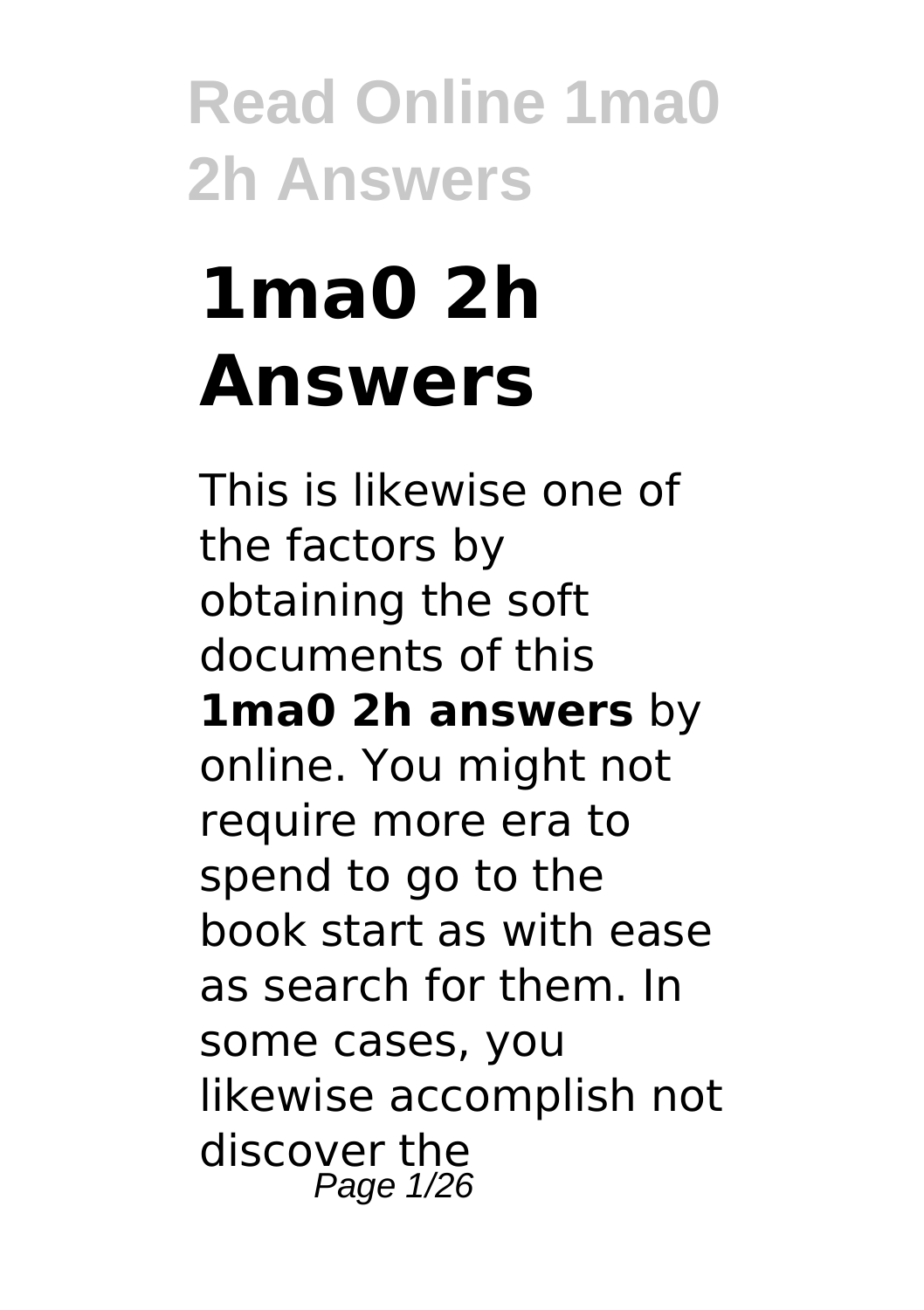declaration 1ma0 2h answers that you are looking for. It will definitely squander the time.

However below, afterward you visit this web page, it will be as a result extremely easy to acquire as well as download lead 1ma0 2h answers

It will not take on many time as we explain before. You can get it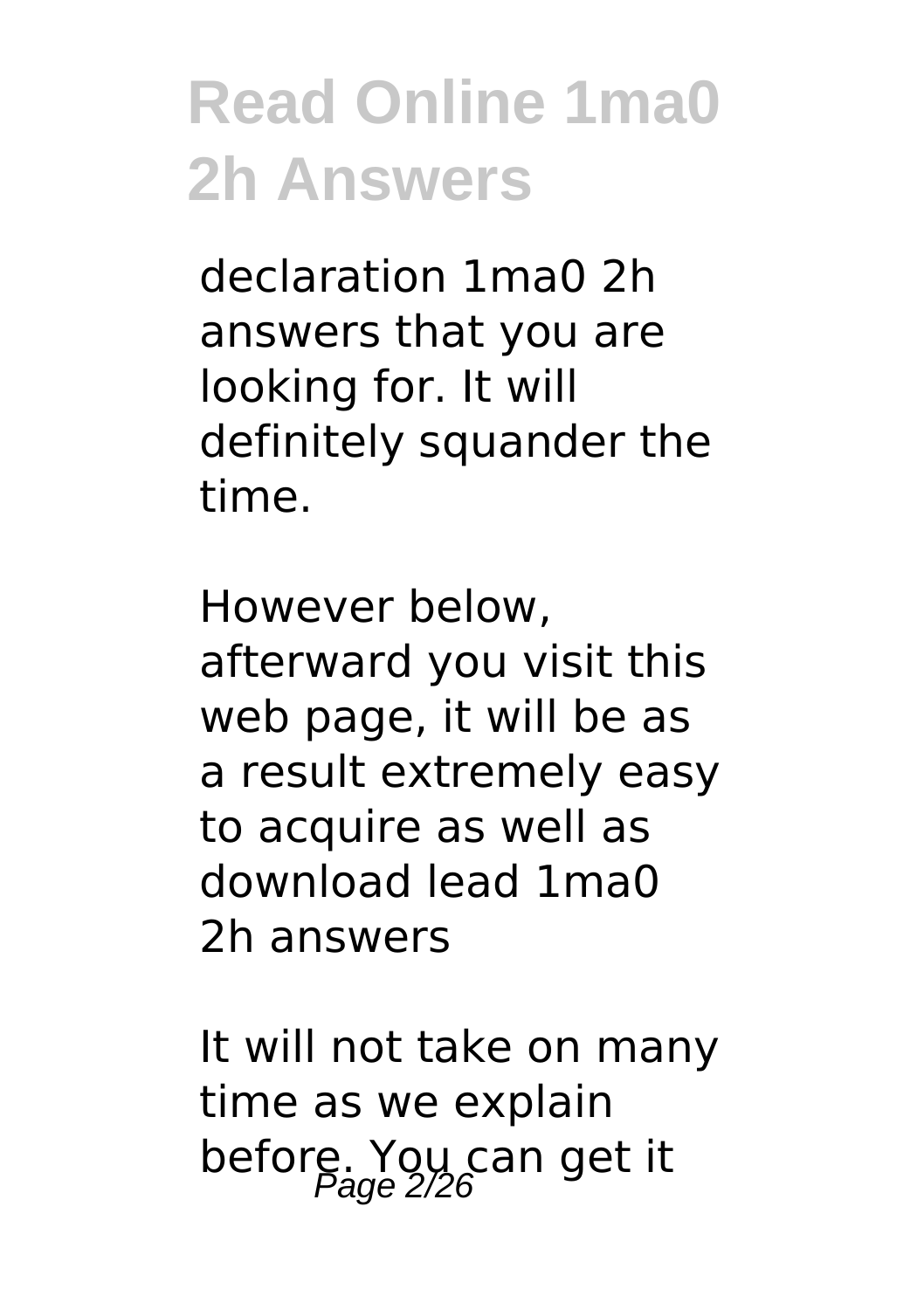even if take steps something else at house and even in your workplace. therefore easy! So, are you question? Just exercise just what we give under as without difficulty as review **1ma0 2h answers** what you in imitation of to read!

The Open Library has more than one million free e-books available. This library catalog is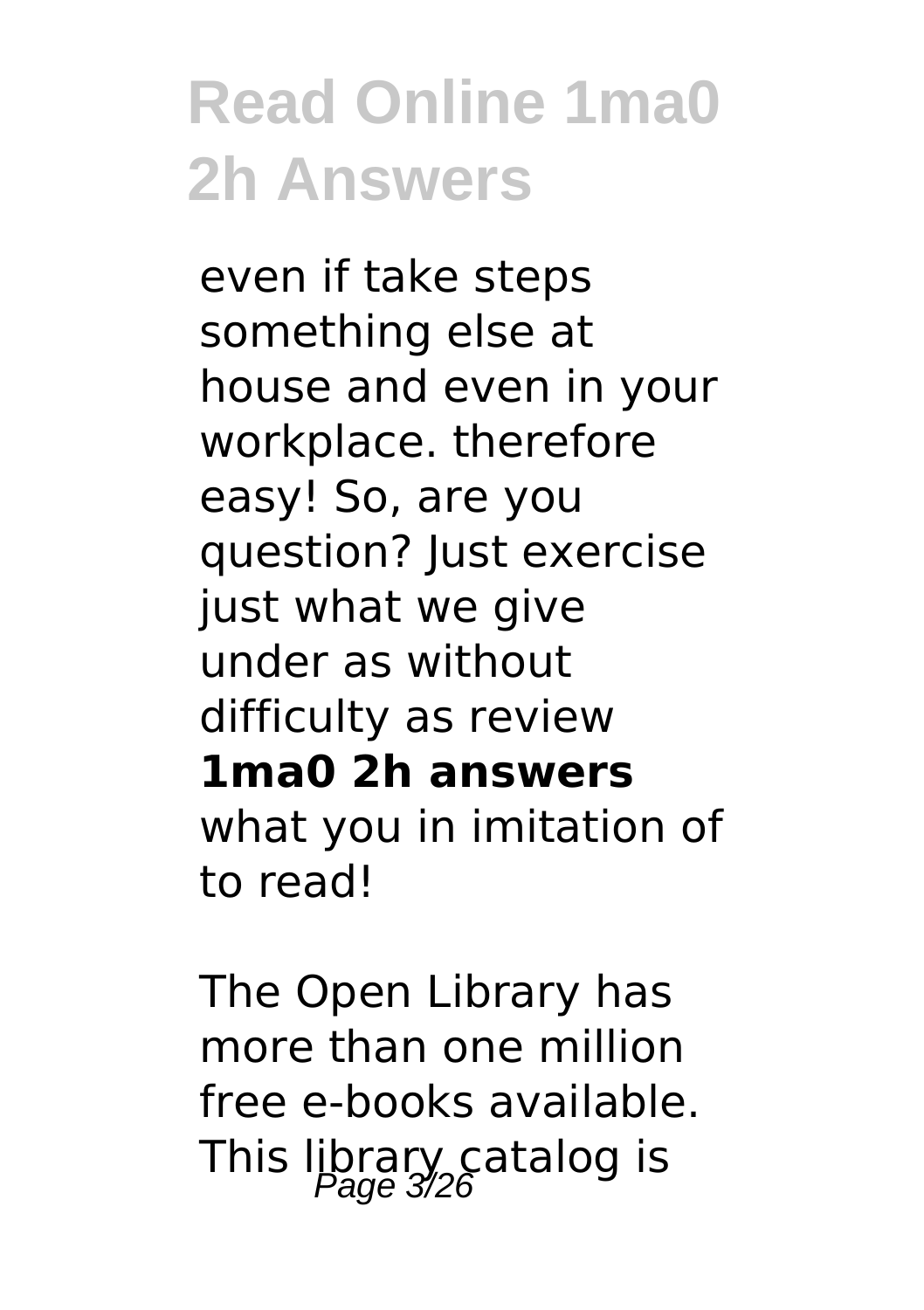an open online project of Internet Archive, and allows users to contribute books. You can easily search by the title, author, and subject.

#### **1ma0 2h Answers**

1MA0\_2H Question Working Answer Mark Notes 5 (17 – 2.8)  $\times$  $9.5 = 134.9 \text{ m} \times (3.8 \div$  $2)2 = 11.34... 134.9 - 2$  $\times$  11.34... = 112.21  $112.21 \div 25 = 4.4885$ 5 M1 for  $(17 - 2.8) \times$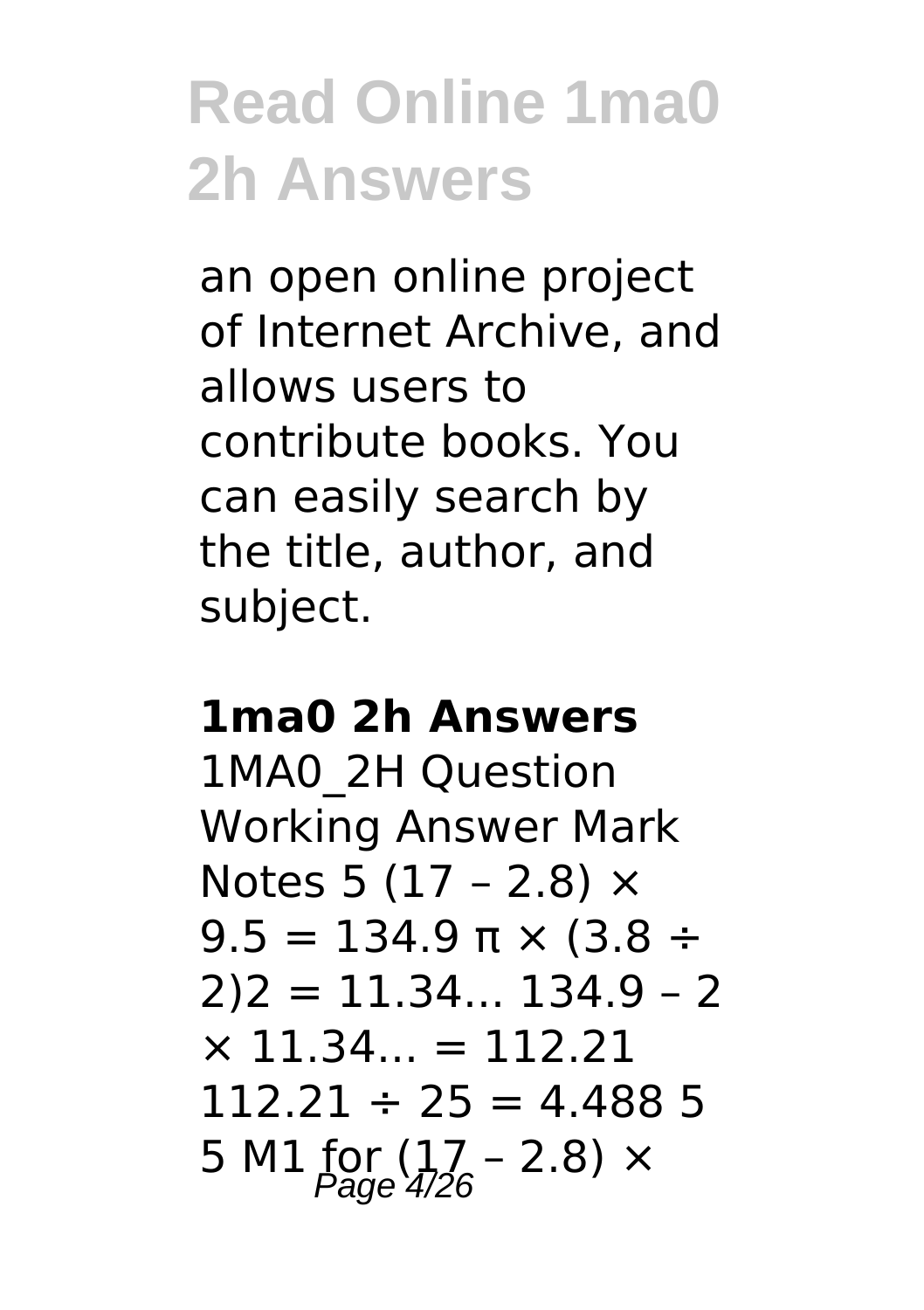9.5 ( $=$ 134.9) or 17 $\times$ 9.5  $-2.8 \times 9.5$  ( = 161.5 –  $26.6 = 134.9$ ) M1 for π  $\times$  (3.8 ÷ 2)2 (= 11.33 – 11.35)

#### **Mark Scheme (Results) Summer 2012**

Paper: 1MA0/2H Question Working Answer Mark Notes \*5  $x = 30^{\circ}$  with complete reasons 4 M1 for a correct first step, eg angle GED  $=$  55 or angle  $GAD = 55$  or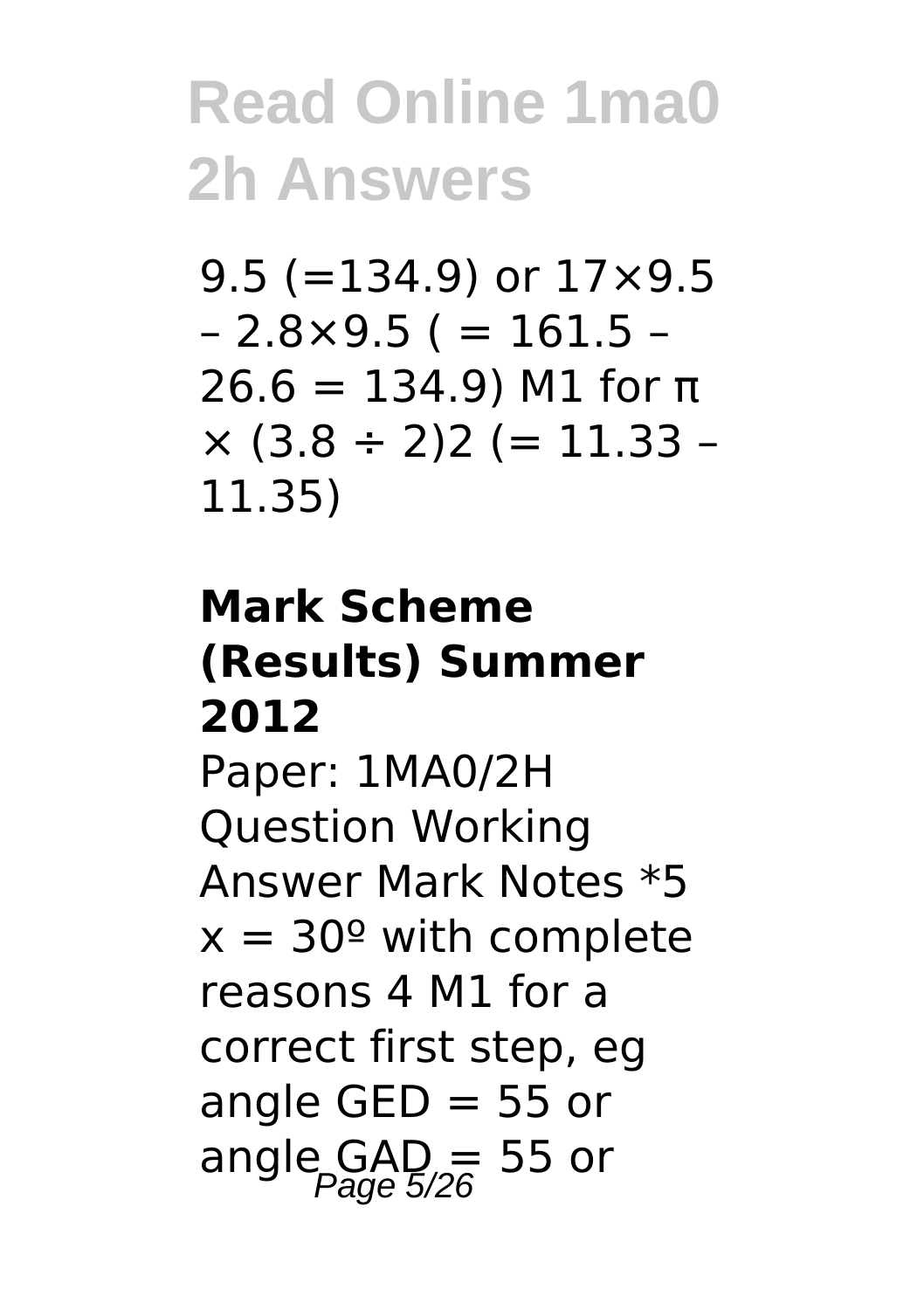angle  $EGA = 180 - 55$ (= 125) A1 for 30 C2 for 30 with full reasons, appropriate to their given method eg alternate angles are equal and corresponding angles are equal and angles on

#### **Mark Scheme (Results) - Pearson qualifications** PAPER: 1MA0\_2H Question Working Answer Mark Notes . 9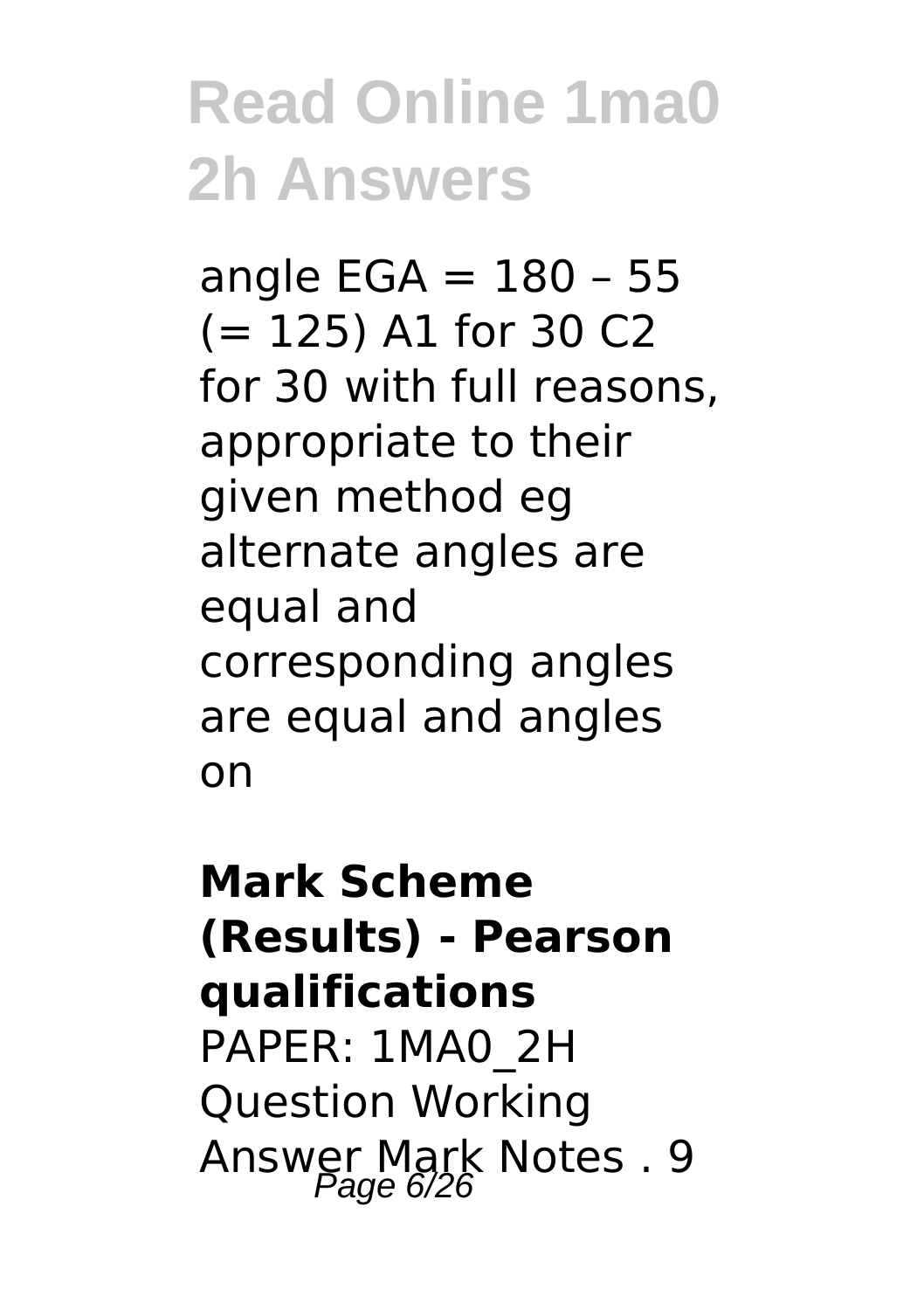124º with reasons 4 M1 for a method to find any angle, eg. angle .  $DEF = 180 - 70 - 54 (=$ 56) or angle .  $AEB = 70$ or angle .  $EAB = 54$  or angle . GEB = 180 – 70  $(= 110)$  A1 for  $x =$ 124 . NB: angles may be just shown on the diagram .

#### **Mark Scheme (Results) Summer 2016 - Revision Maths** 1MA0\_2H Question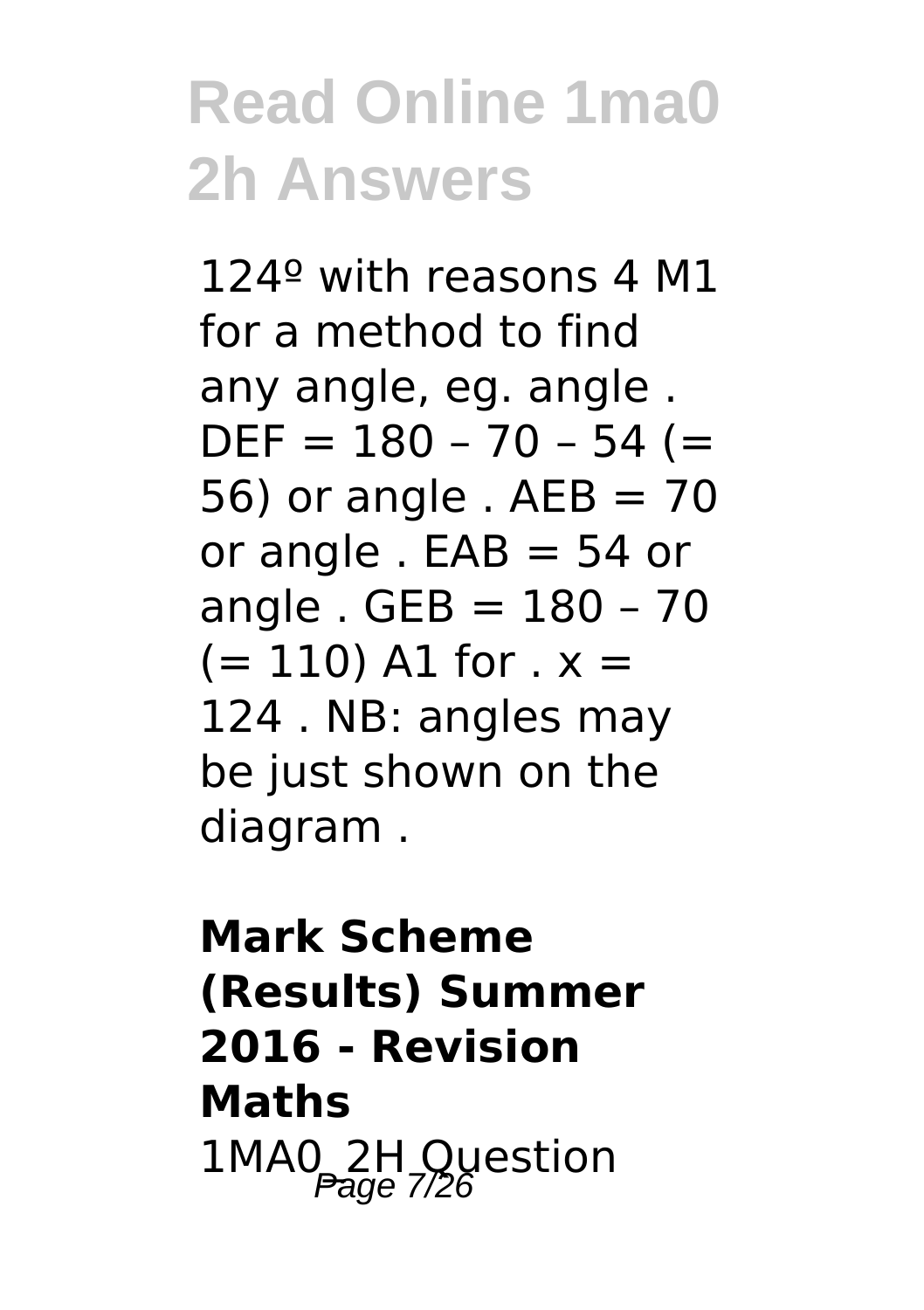Working Answer Mark Notes 8 x x<sup>3</sup> − 3x 2 2 2.1 2.(961) 2.2 4.(048) 2.3 5.(267) 2.4 6.(624) 2.5 8.(125) 2.6 9.(776) 2.7 11.(583) 2.8 13.(552) 2.9 15.6(89) 3 18 2.85 14.5(99...) 2.86 14.8(13...) 2.87 15.0(29...) 2.88 15.2(47...) 2.89 15.4(67...) 2.9 4 B2 for a trial 2.8 ≤ x ≤ 2.9 evaluated correctly

#### **Mark Scheme (Results) March**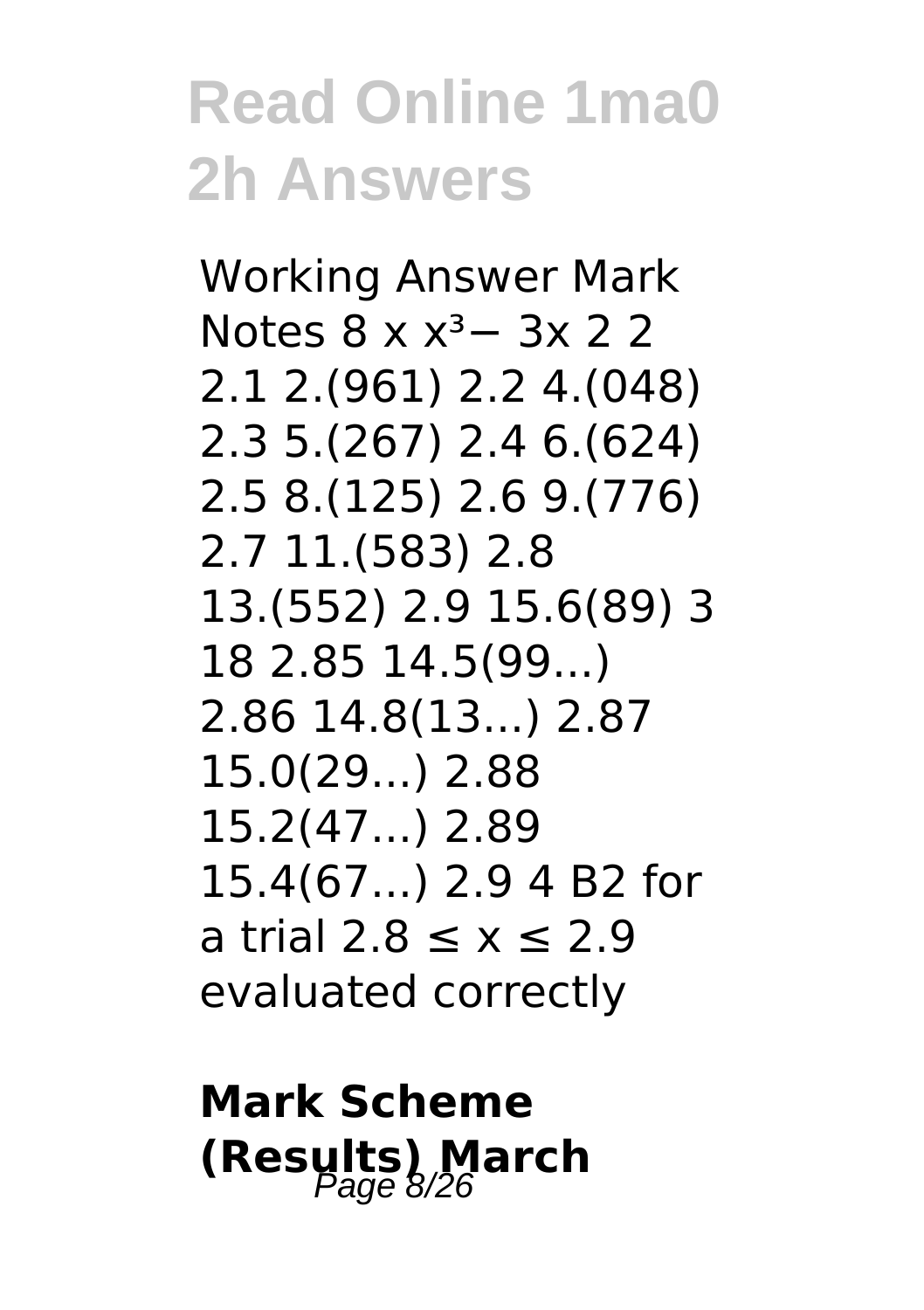### **2013 - Pearson qualifications**

PAPER: 1MA0/2H Question Working Answer Mark Notes 11  $\pi \times 6 - 2 \times 6 \times 6 41.1$ 4 M1 for correct method to work out the area of the circle or quarter circle or semicircle eg π × 6  $(=113(.09.))$ ; π  $\times$  6δ ÷  $2 = 56.5(4...)$ ; π × 6δ ÷  $4 = 28.2(7...)$  M1 for method to work out the area of the square  $(=72)$  oe or a triangle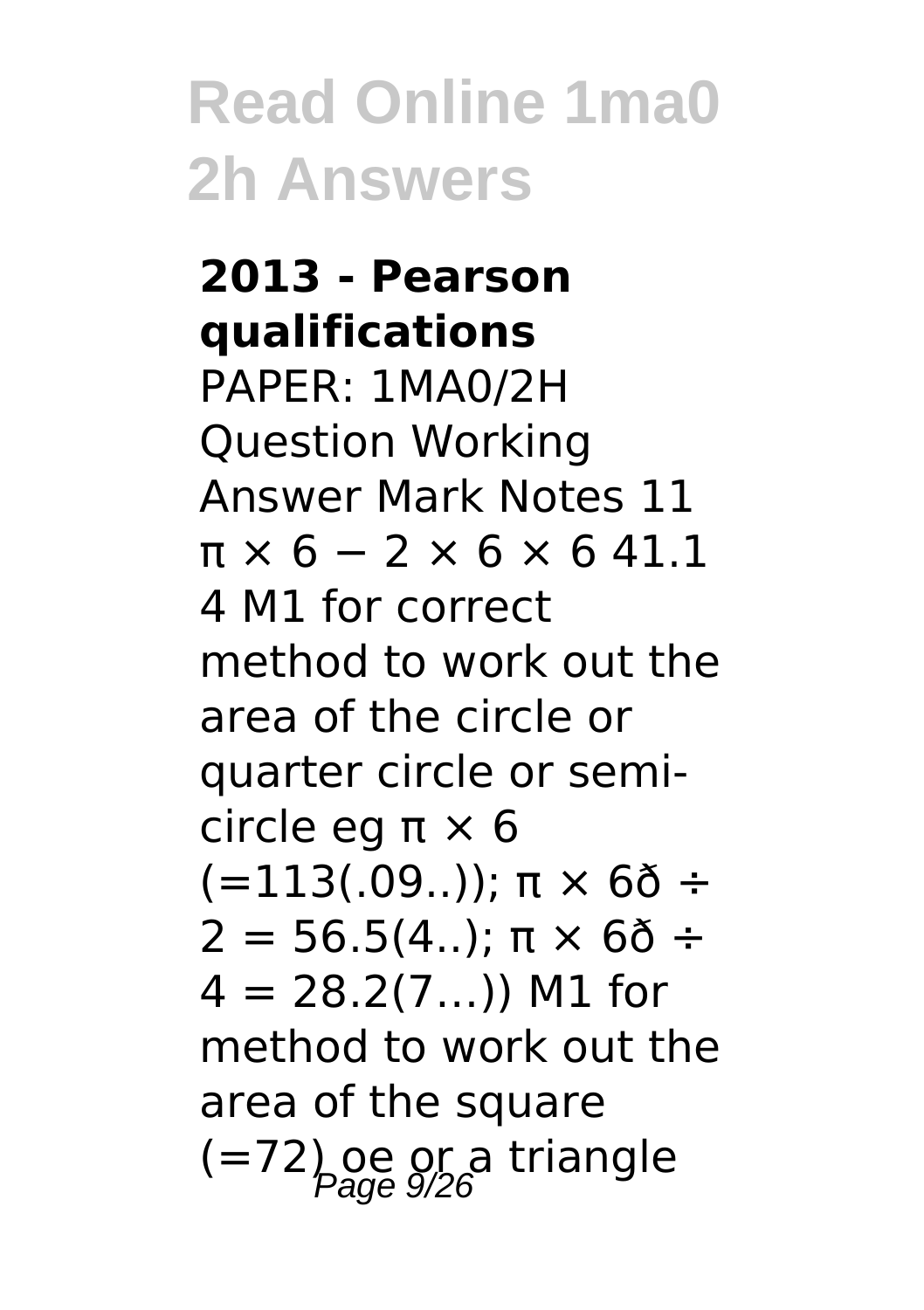#### **Mark Scheme (Results) November 2016**

Edexcel Maths 1mao 2h 2013 June Answers Edexcel Maths 1mao 2h 2013 As recognized, adventure as competently as experience roughly lesson, amusement, as capably as arrangement can be gotten by just checking out a book Edexcel Maths 1mao 2h ... Mark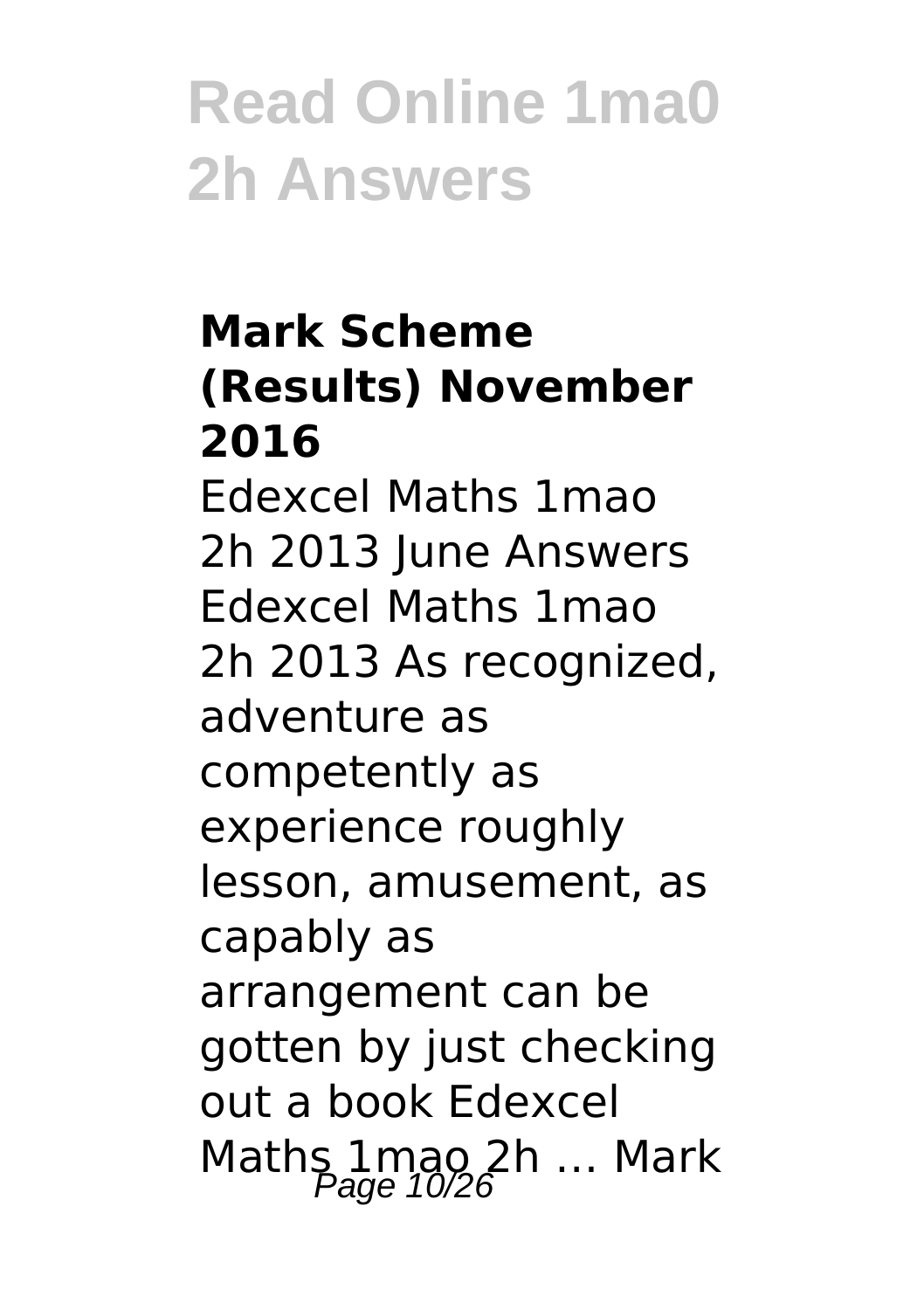Scheme (Results) Summer 2012 - Edexcel Aug 23, 2012 · 1MA0\_2H Question Working Answer Mark Notes 1 ...

#### **[DOC] Edexcel 1mao 2h Past Papers**

PAPER: 1MA0\_2H Question Working Answer Mark Notes 5 £26.50 or HK\$325.95 3 M1 for  $3179.55 \div 12.3$ (=258.5) M1 (dep) for 285 - '258.5' A1 for £26.50 (correctly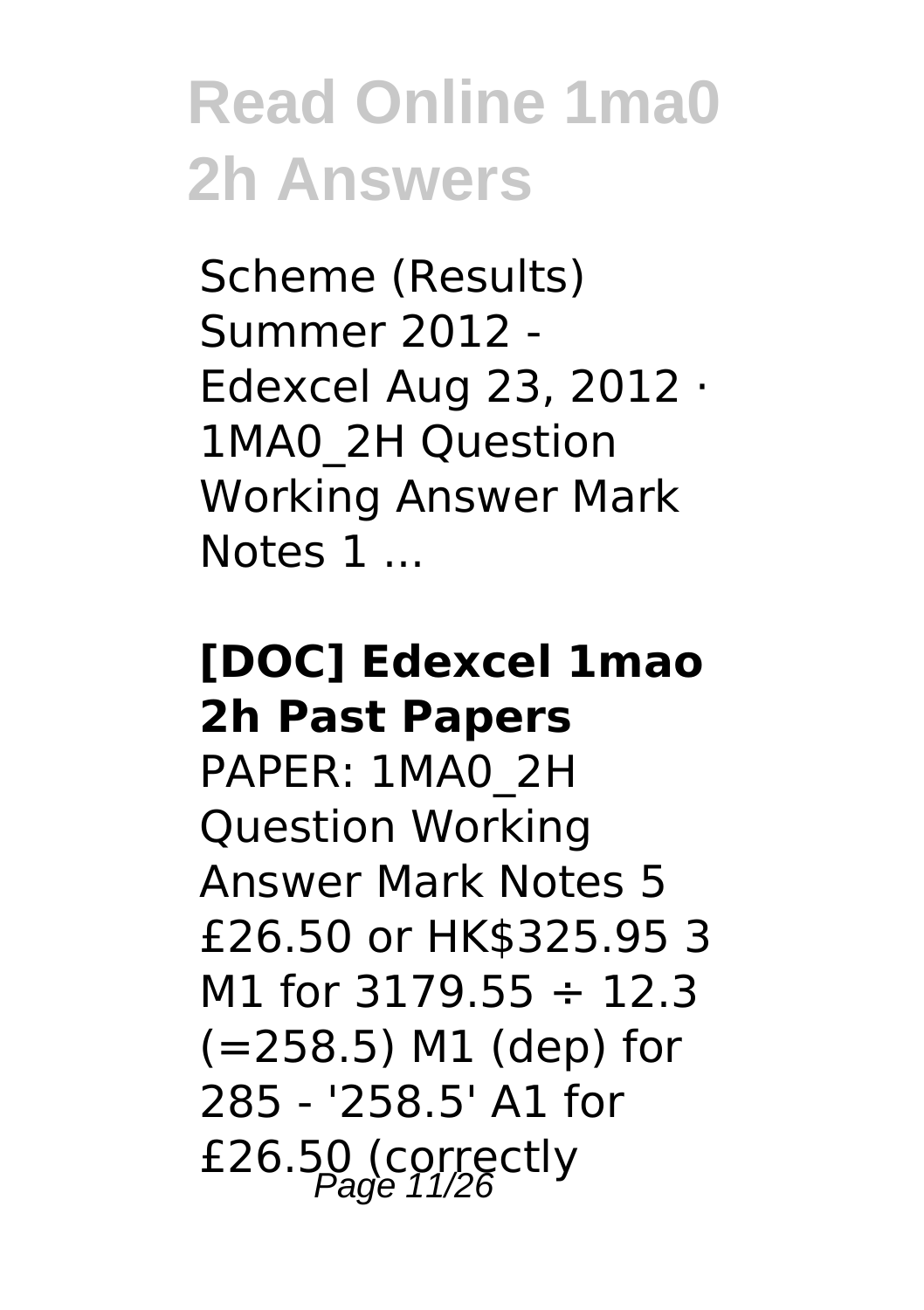stated with currency) OR M1 for 285 × 12.3 (=3505.5) M1 (dep) for '3505.5' - 3179.55 (=325.95) A1 for HK\$325.95 (correctly stated with currency) 6 19 4 M1 for 130 − 96  $(=34)$ 

#### **Mark Scheme (Results) November 2013** PAPER: 1MA0\_2H Question Working Answer Mark Notes . 9 . 5. 3  $2, 4$  M<sub>1</sub> for . AB =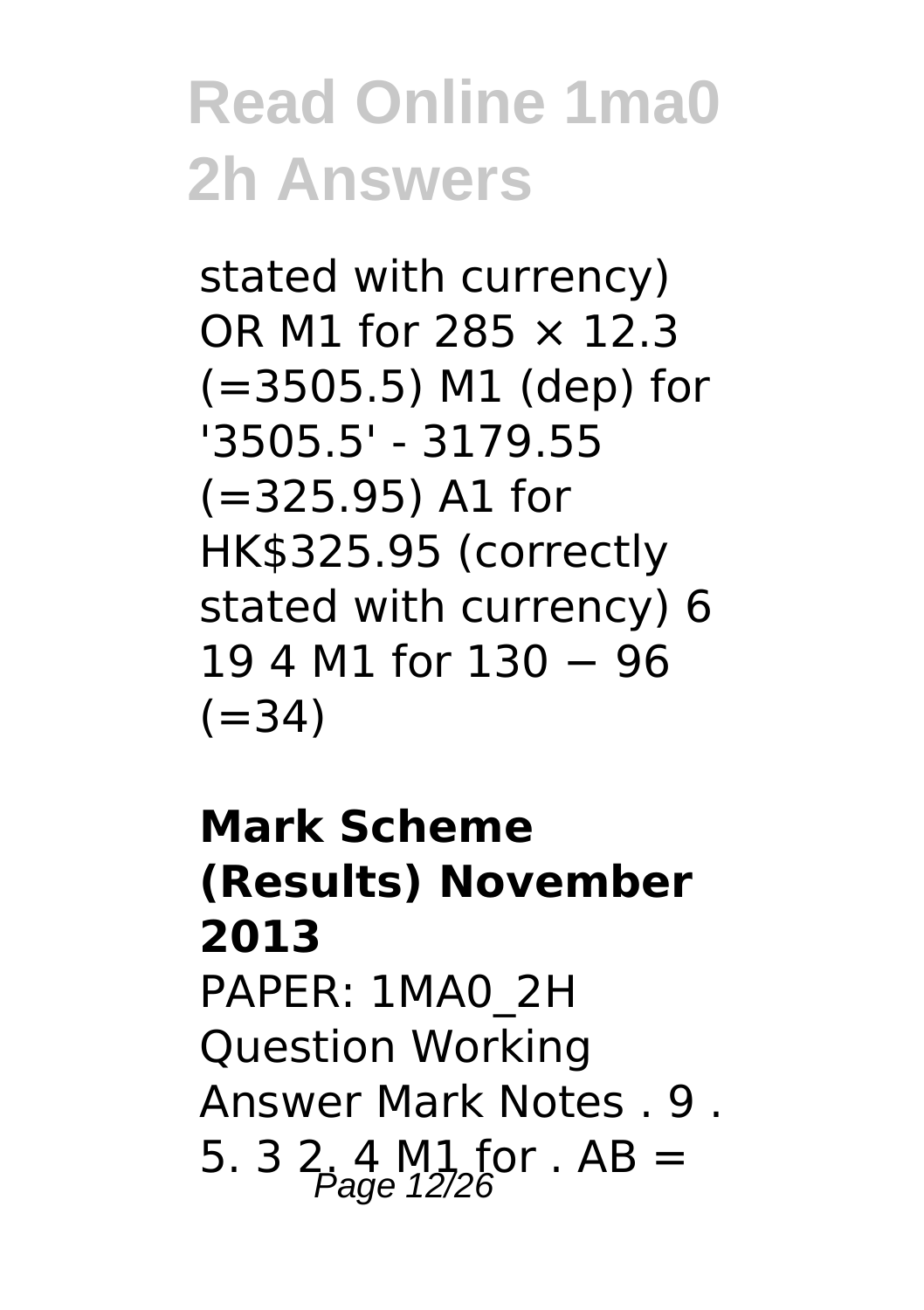2. x. or .  $DC = 2. x + 4$ or for  $38 - 4$  M1(dep) for  $x + " x" ...$ 

**Mark Scheme (Results) Summer 2014 - Maths Genie** PAPER: 1MA0\_2H Question Working Answer Mark Notes 1 (a) 360 2 M1 30  $\div$  10  $(= 3)$  or  $120 \div 10$  $(=12)$  or  $120 + 120 +$ 120 oe A1 cao

#### **Mark Scheme (Results) November**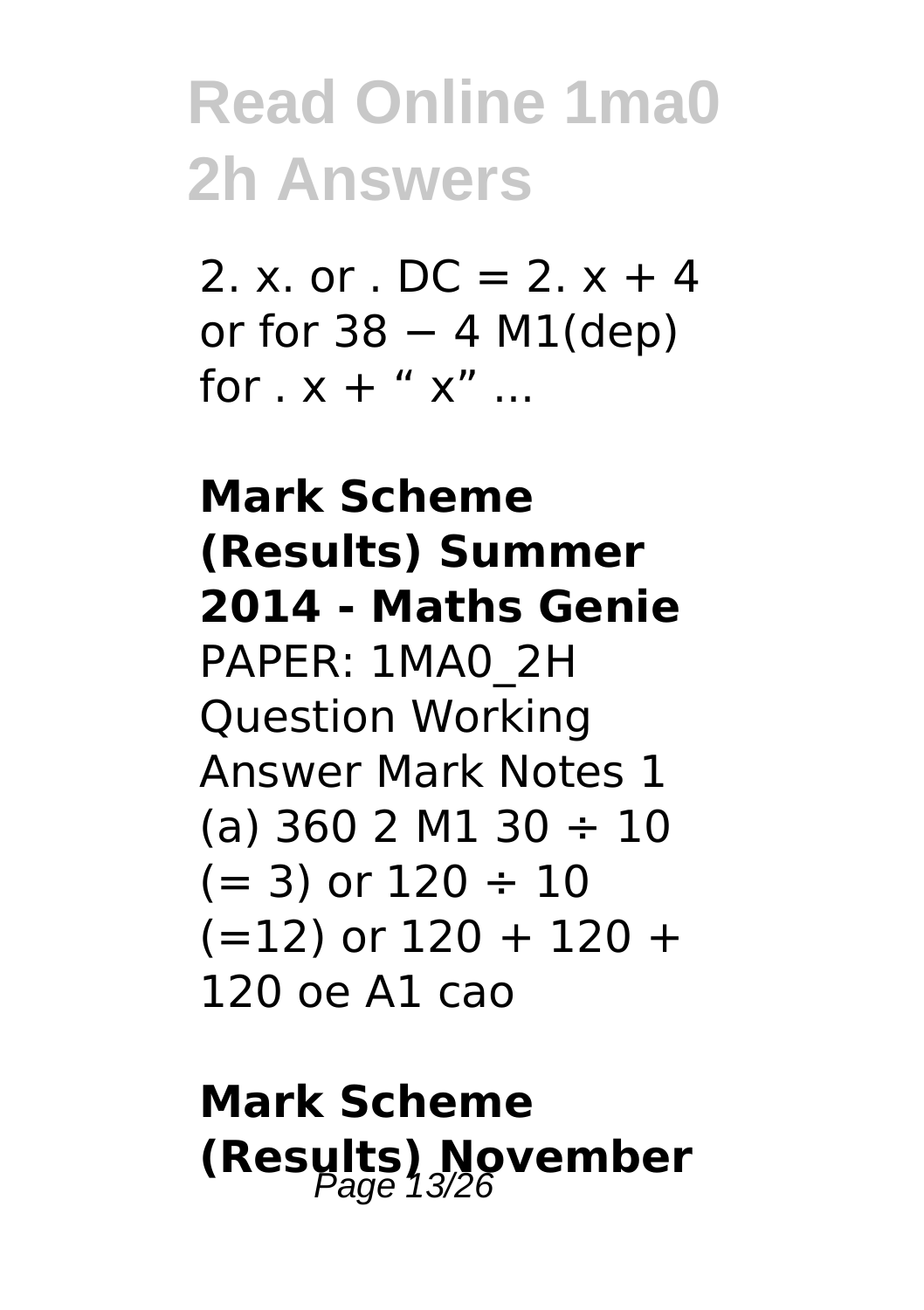#### **2014 - Maths Genie**

Pearson Education accepts no responsibility whatsoever for the accuracy or method of working in the answers given. Click the PayPal Donate Link below to supp...

**GCSE Maths Edexcel June 2015 2H Calculator (Complete Paper ...** June 2016 (Mathematics A)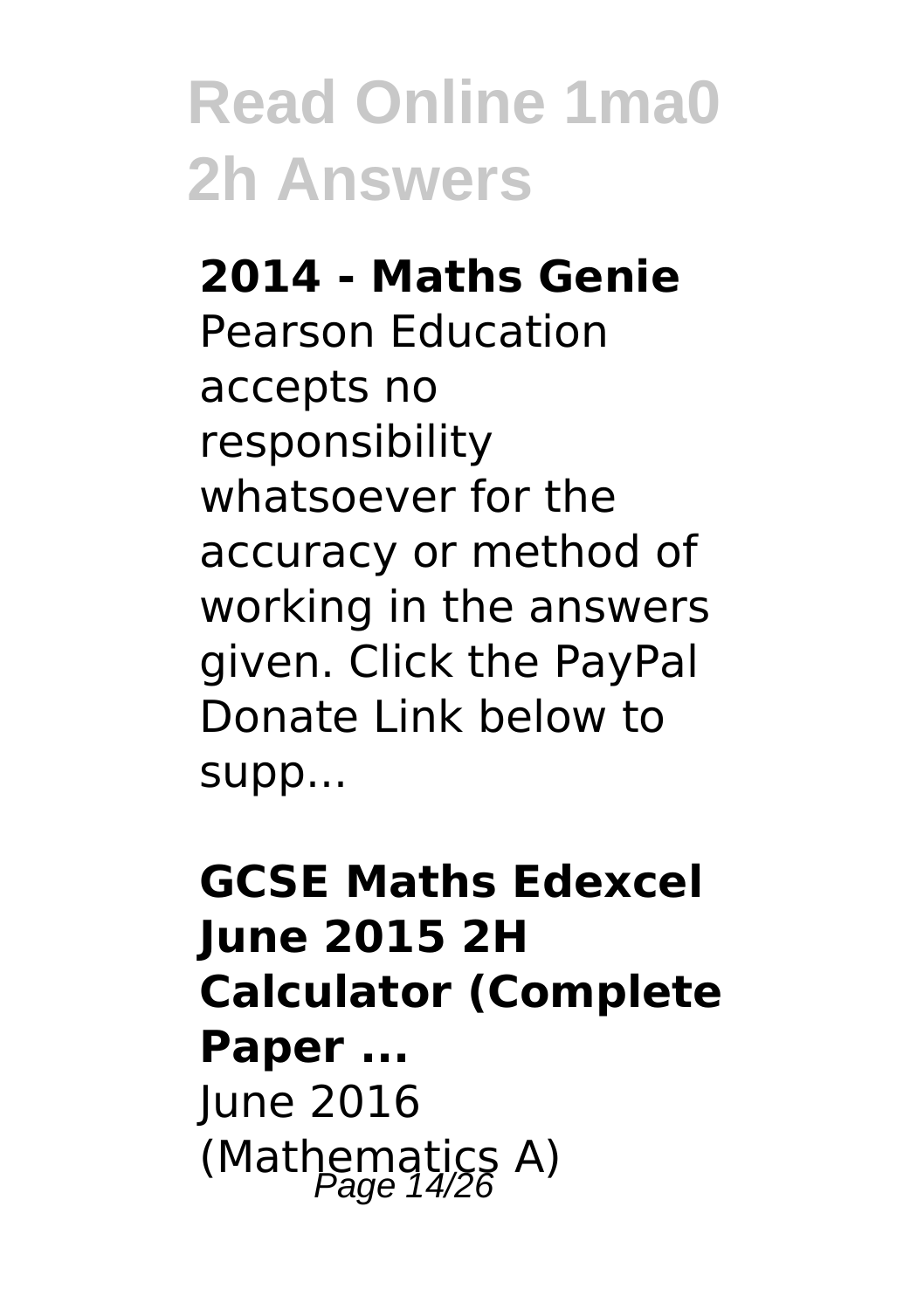(1MA0) Paper 1: Non Calculator 1MA0/1H – Higher: Q A: Edexcel: June 2016 (Mathematics A) (1MA0) Paper 2: Calculator 1MA0/2F – Foundation: Q A: Edexcel: June 2016 (Mathematics A) (1MA0) Paper 2: Calculator 1MA0/2H – Higher: Q A: Edexcel: June 2015 (Mathematics A) (1MA0) Paper 1: Non Calculator 1MA0/1F ...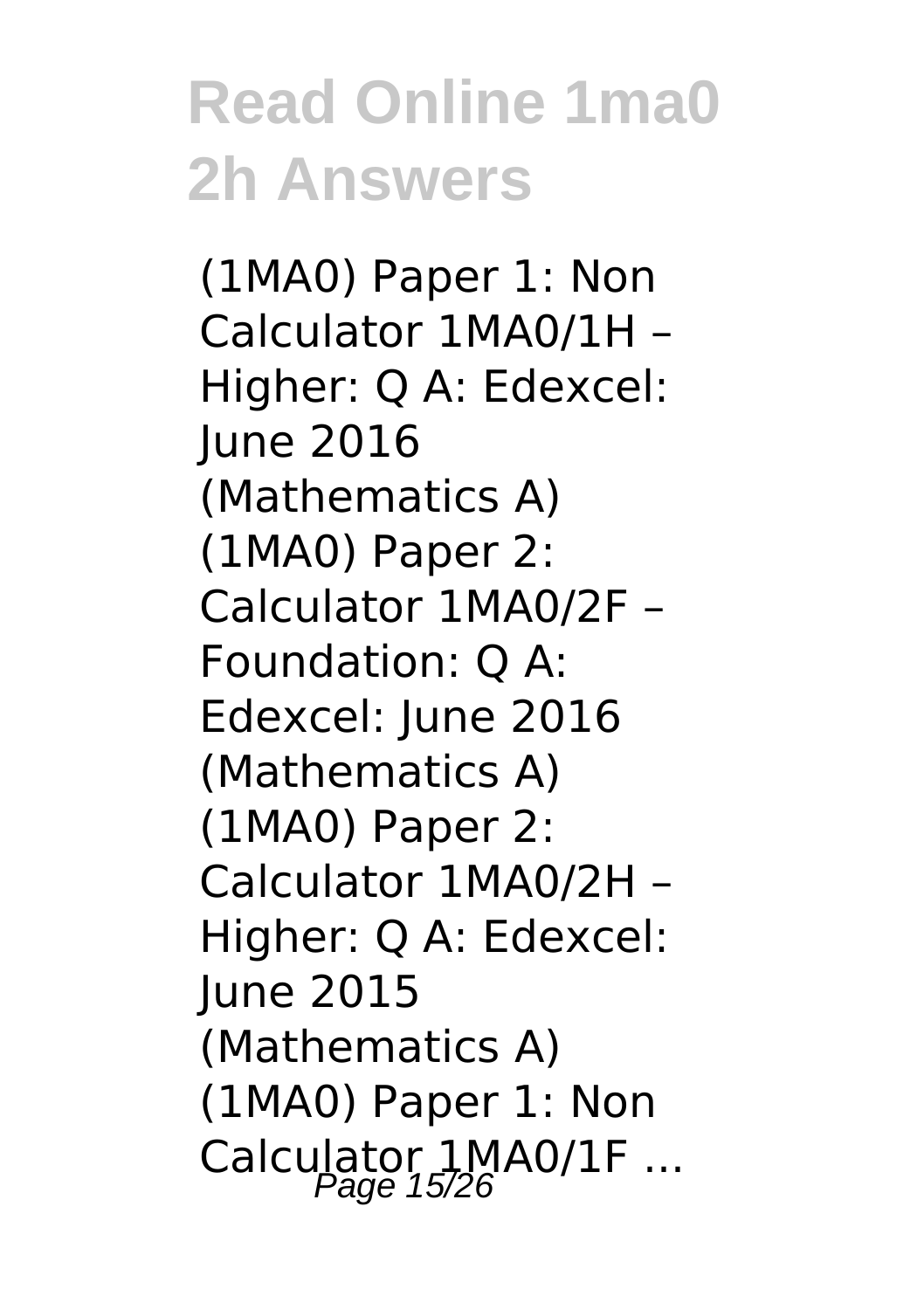#### **Edexcel GCSE Mathematics Past Papers | Mark Scheme**

for process to find the number of 3s eg. 0.18  $\times$  200 (=36) or process to find the number of 1s, e.g.  $P(1) \times 200 (=$ 62), or process to find the number of (1 or 3)s, eg  $[P(1) + 0.18] \times$ 200 or for process to find any expected frequency using any probability  $\times$  200 eg.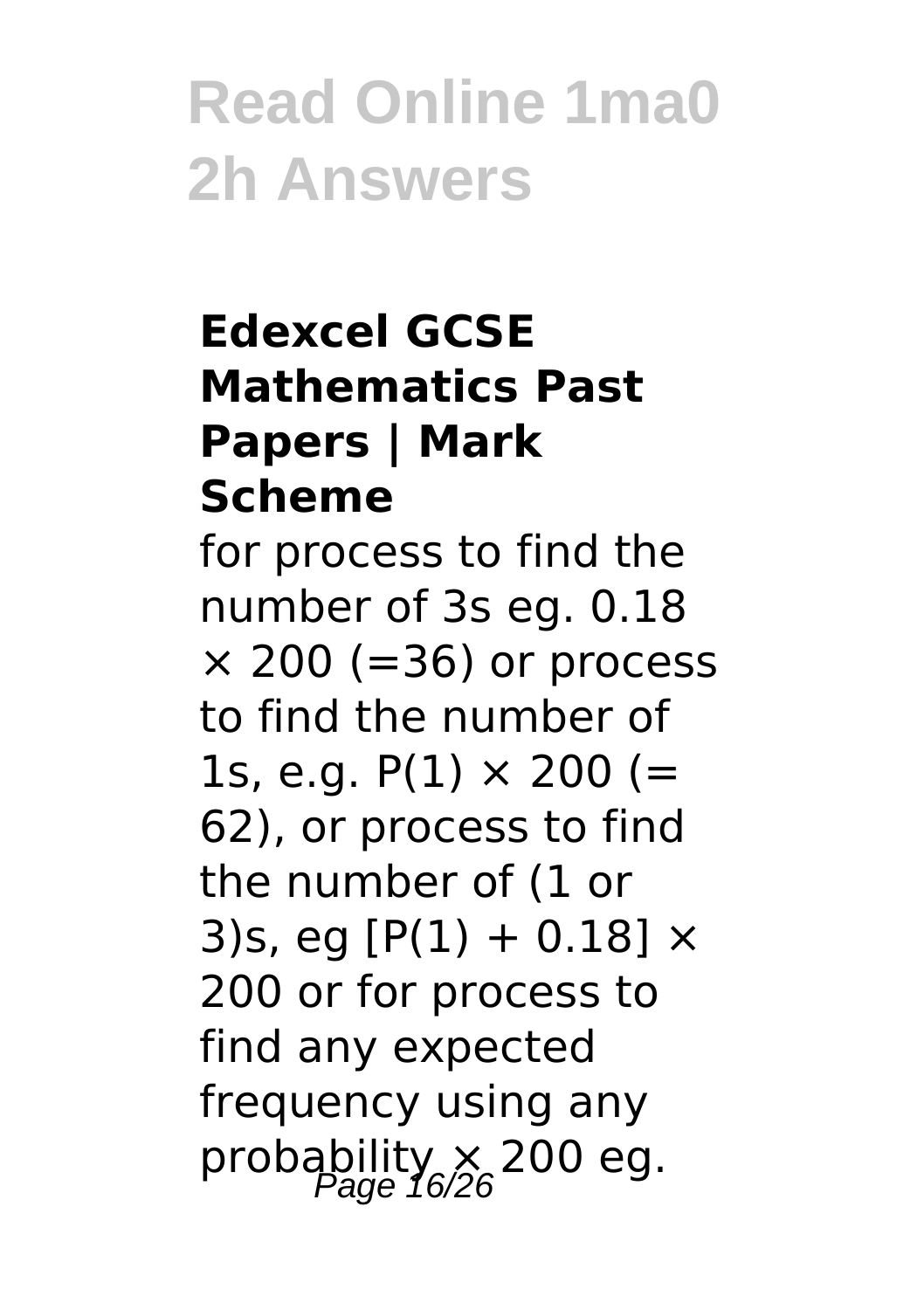0.17 × 200 A1. P1 P1 A1.

#### **Mark Scheme (Results) - Maths Genie**

Edexcel GCSE Maths past exam papers and marking schemes for GCSE (9-1) in Mathematics (1MA1) and prior to 2017 Mathematics A and Mathematics B Syllabuses, the past papers are free to download for you to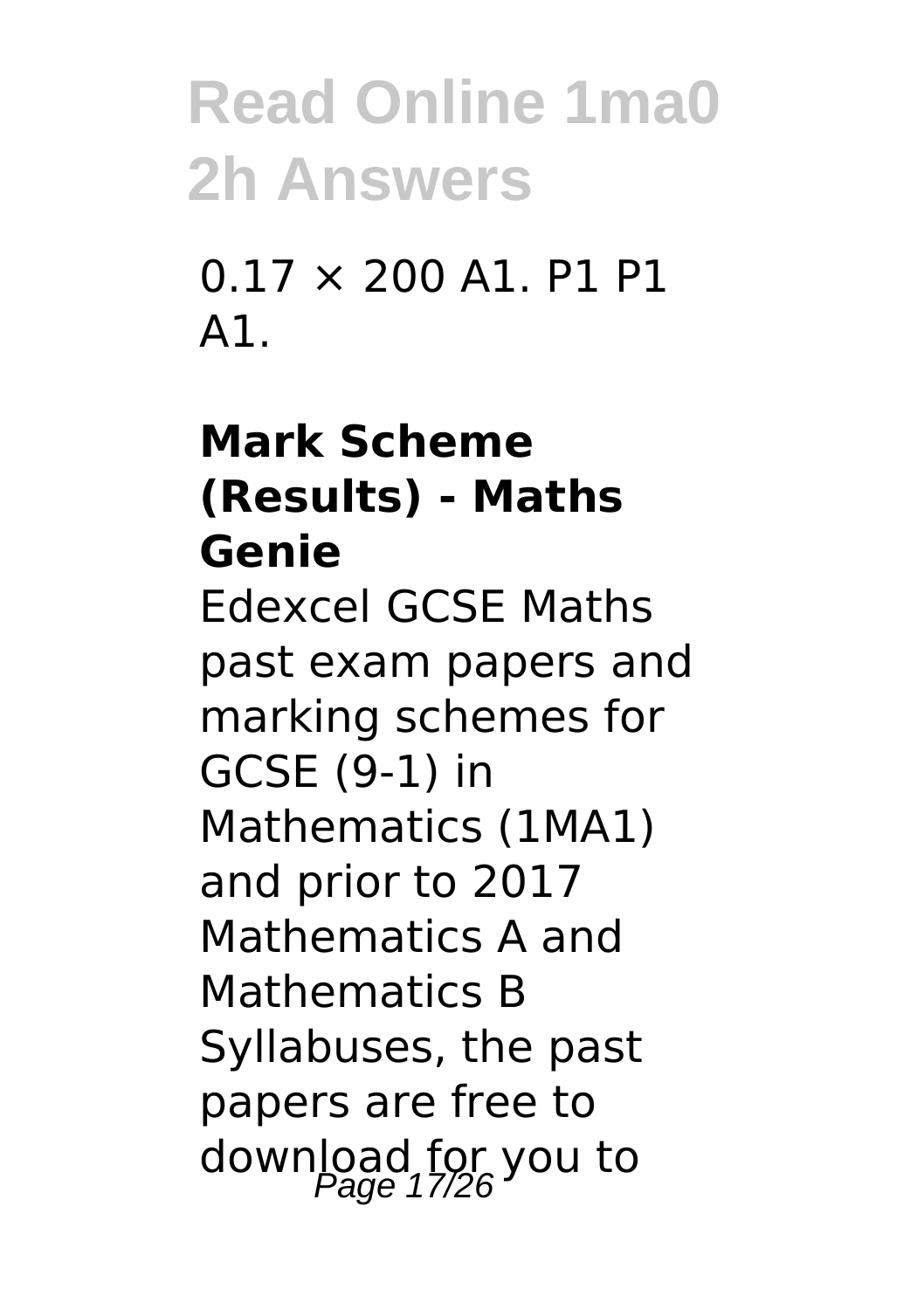use as practice for your exams.

#### **Edexcel GCSE Maths Past Papers - Revision Maths**

1MA0/1H You must have: Ruler graduated in centimetres and millimetres, protractor, pair of compasses, pen, HB pencil, eraser. Tracing paper may be used. Instructions tt Use black ink or ballpoint pen. Fill in the boxes at the top of this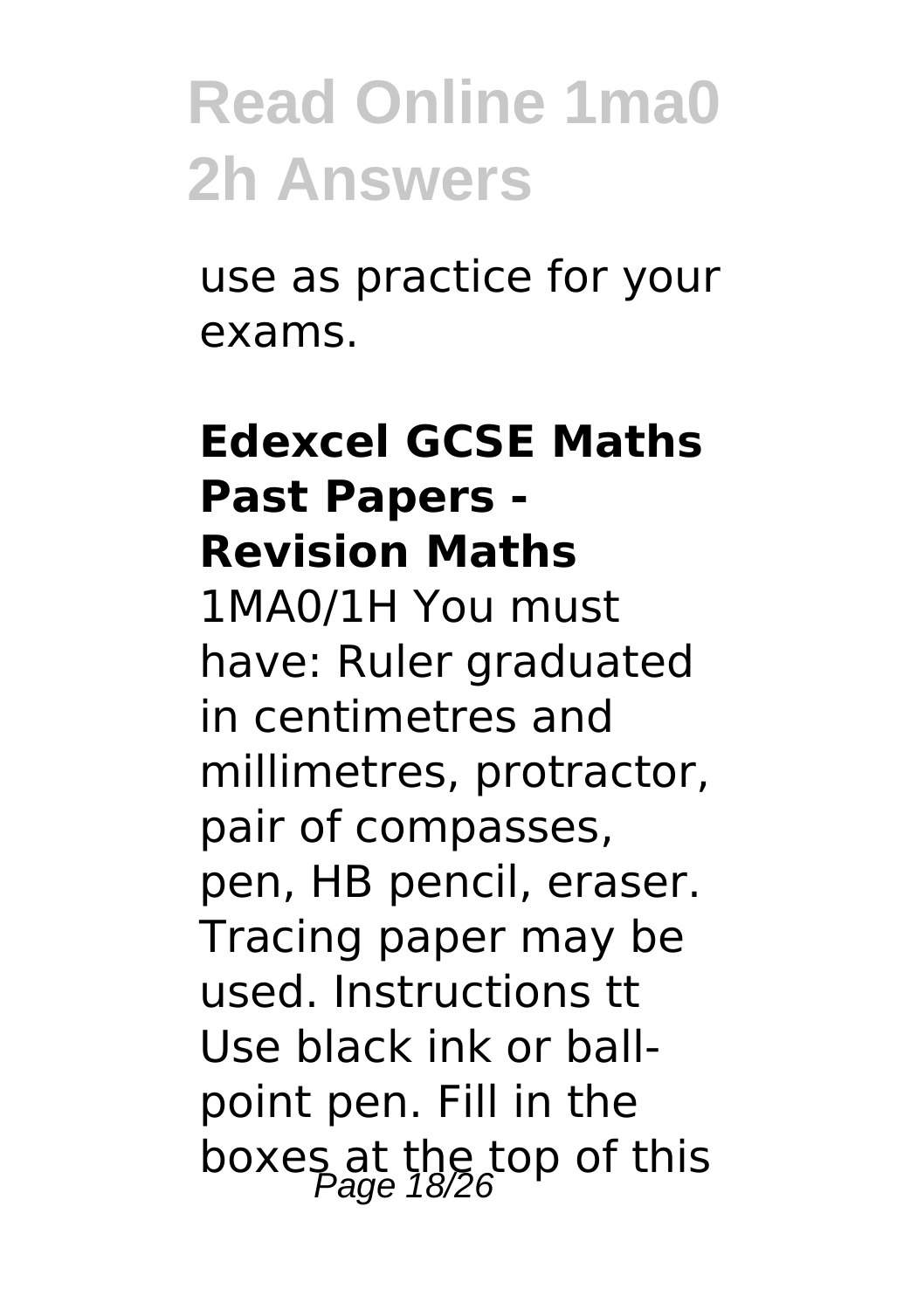page with your name, centre number and candidate number.t t Answer all questions.

#### **Edexcel Style GCSE Mathematics Past Paper Questions Model ...**

1MA0\_2H\_mark\_schem e\_-\_June\_2012.pdf; 1M A0\_2H\_mark\_scheme\_-

June 2013.pdf; Last updated by Miss N Chaudhri; Last updated 27/02/2017; More page information ...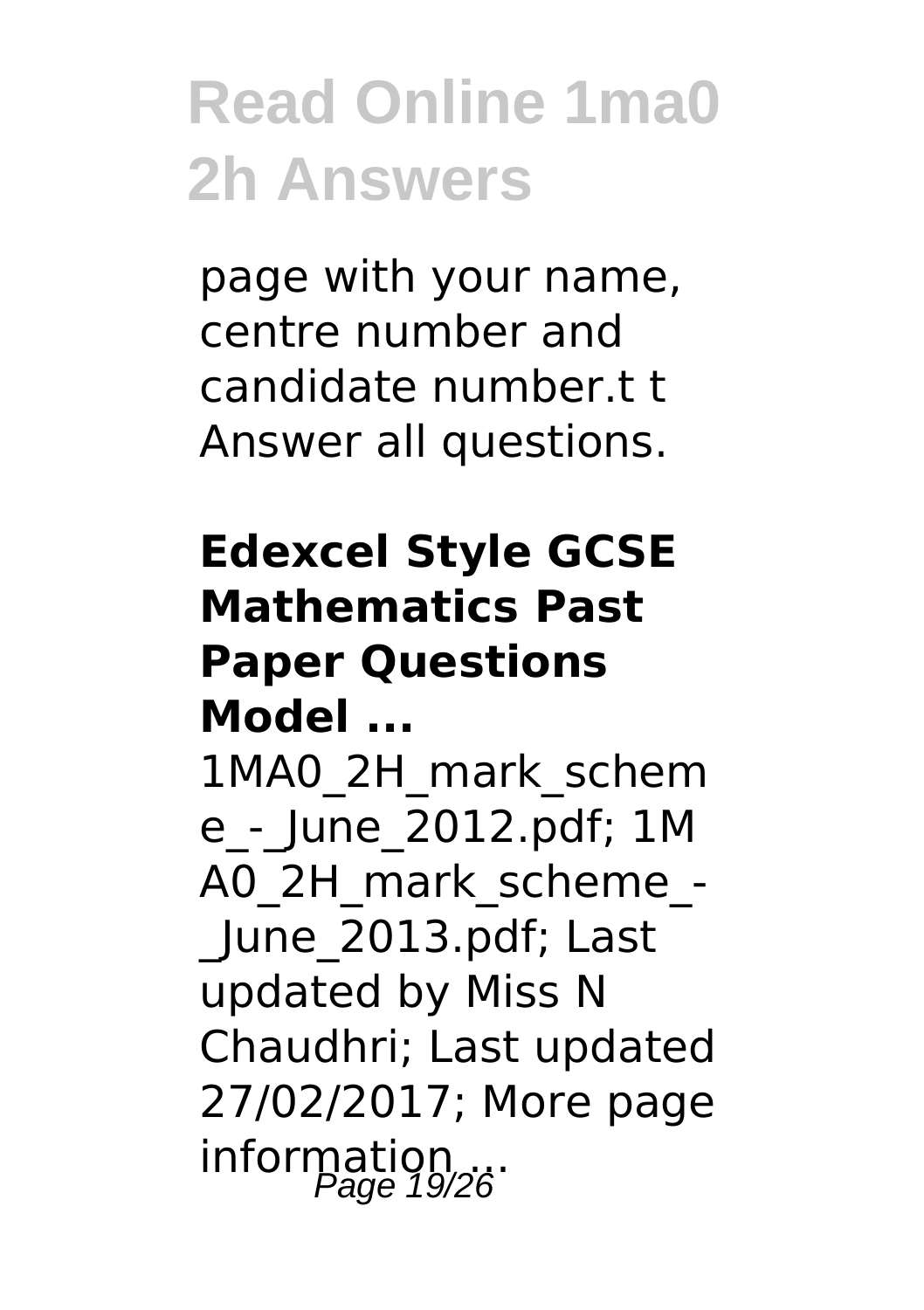#### **HIGHER GCSE past papers & mark schemes — Wilmslow High School** Time: 1 hour 45 minutes 1MA0/2H You must have: Ruler graduated in centimetres and millimetres, protractor, pair of compasses, pen, HB pencil, eraser, calculator. Tracing paper may be used. Instructions •• Use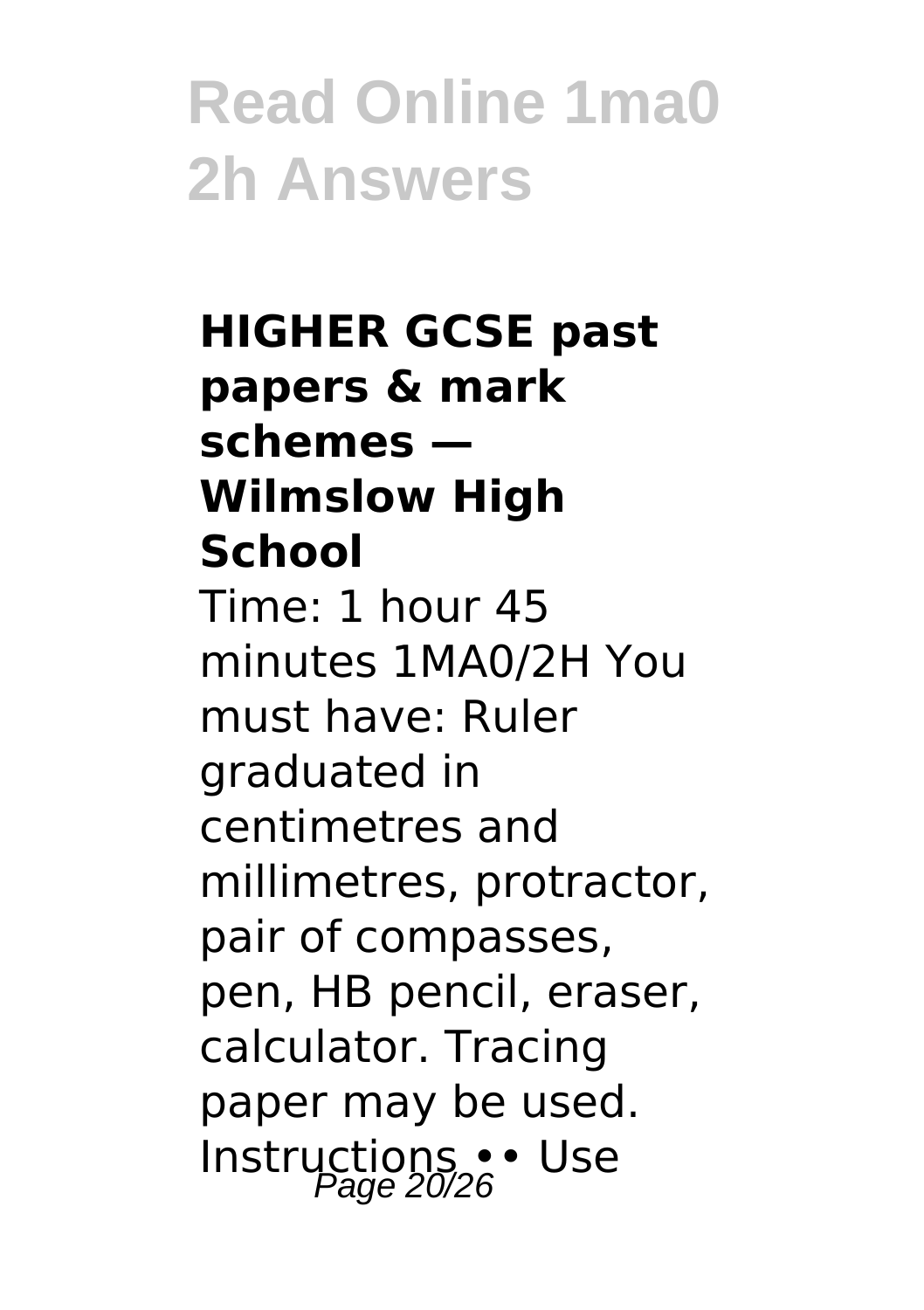black ink or ball-point pen. Fill in the boxes at the top of this page with your name, centre number and candidate number.•

#### **p48196a gcse maths a p2 1ma0 2h nov16 - todhigh.com** Time: 1 hour 45 minutes 1MA0/2H You must have: Ruler graduated in centimetres and millimetres, protractor, pair of compasses,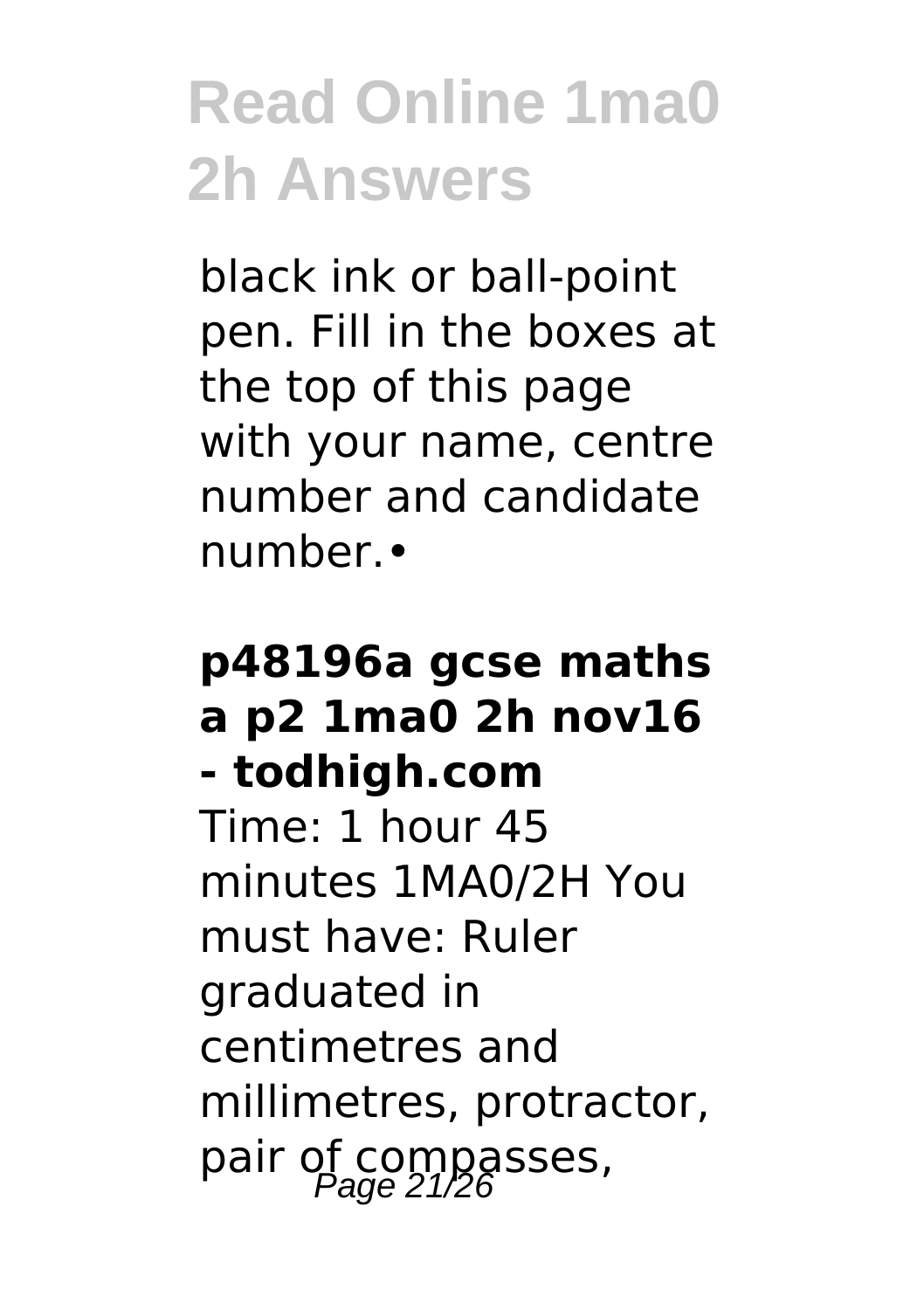pen, HB pencil, eraser, calculator. Tracing paper may be used. Instructions tt Use black ink or ball-point pen. Fill in the boxes at the top of this page with your name, centre number and candidate number.t t Answer all

**Mathematics A - WordPress.com**

...

Time: 1 hour 30 minutes 1MA1/2H You must have: Ruler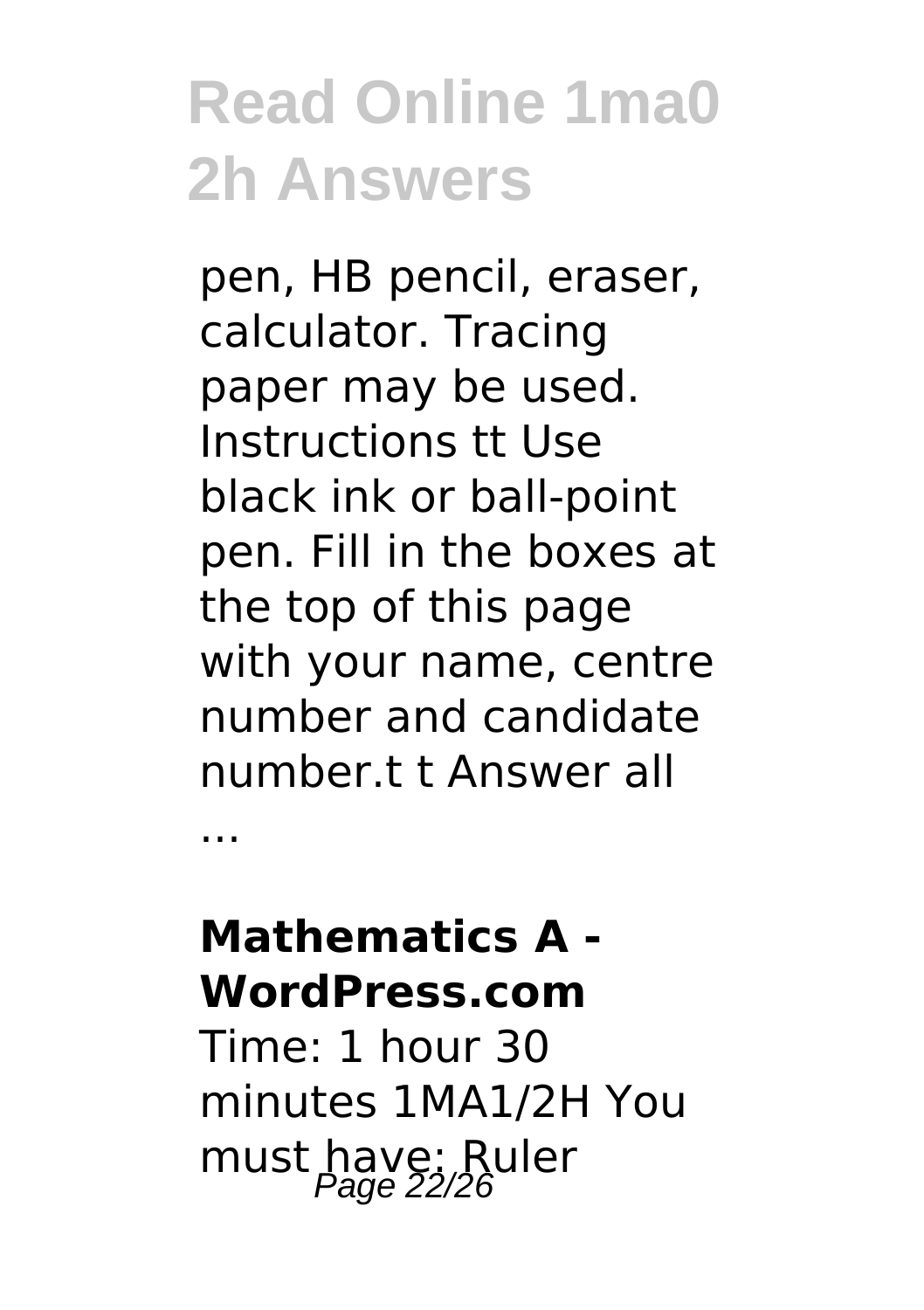graduated in centimetres and millimetres, protractor, pair of compasses, pen, HB pencil, eraser, calculator. Tracing paper may be used. Instructions •• Use black ink or ball-point pen. Fill in the boxes at the top of this page with your name, centre number and candidate number ...

#### **Mathematics Paper 2 (Calculator)** Page 23/26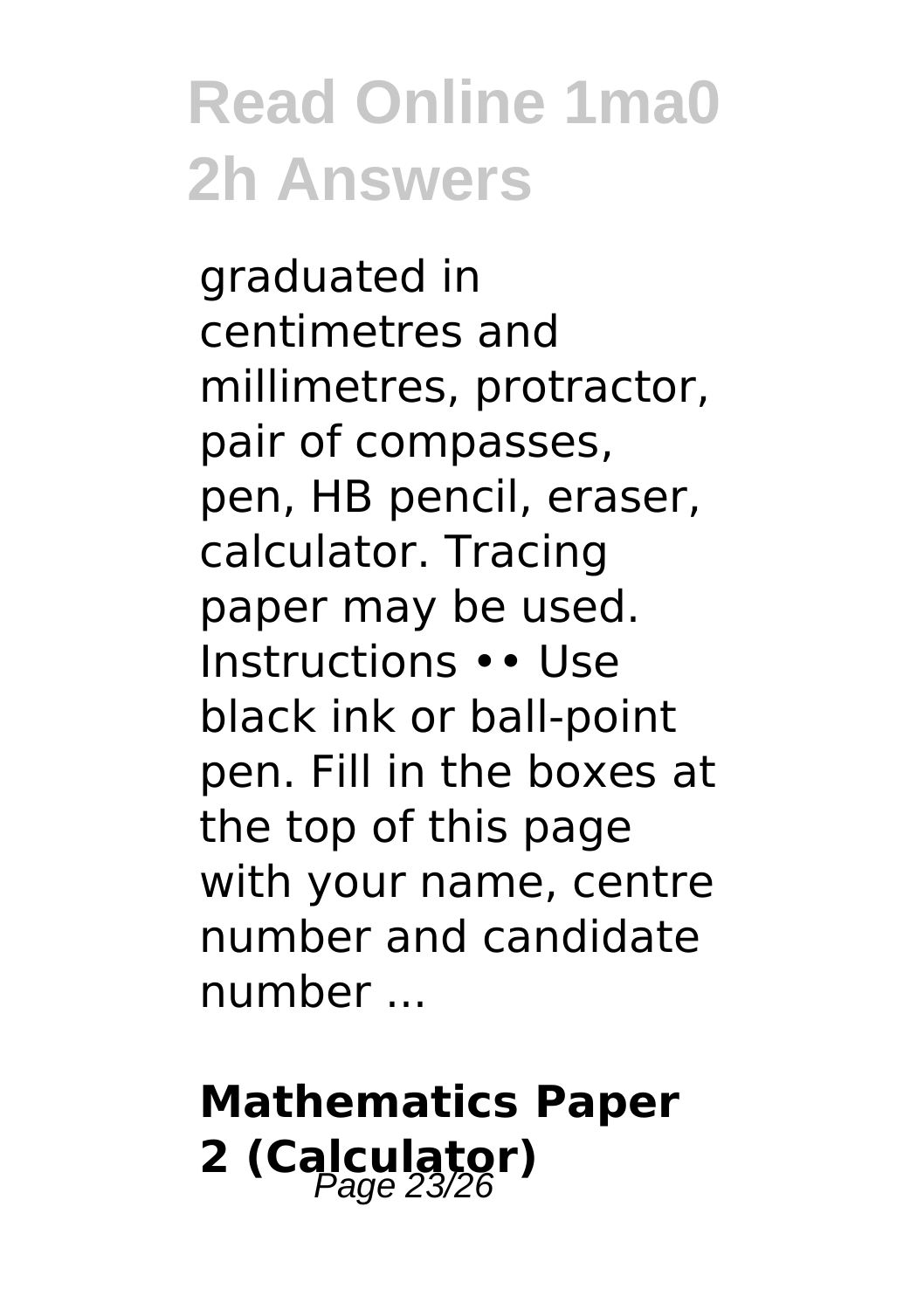#### **Solutions Higher Tier**

1MA1 practice paper 2H (Set 2) mark scheme: Version 1.0 5 1MA1 Practice papers Set 2: Paper 2H (Regular) mark scheme – Version 1.0 Question Working Answer Mark Notes  $9 \times 2130 +$ correct reasons 4 M1 for angle BFG  $= 65$ may be seen on diagram M1 (dep) for correct method to calculate  $x$ , eg (x=) 65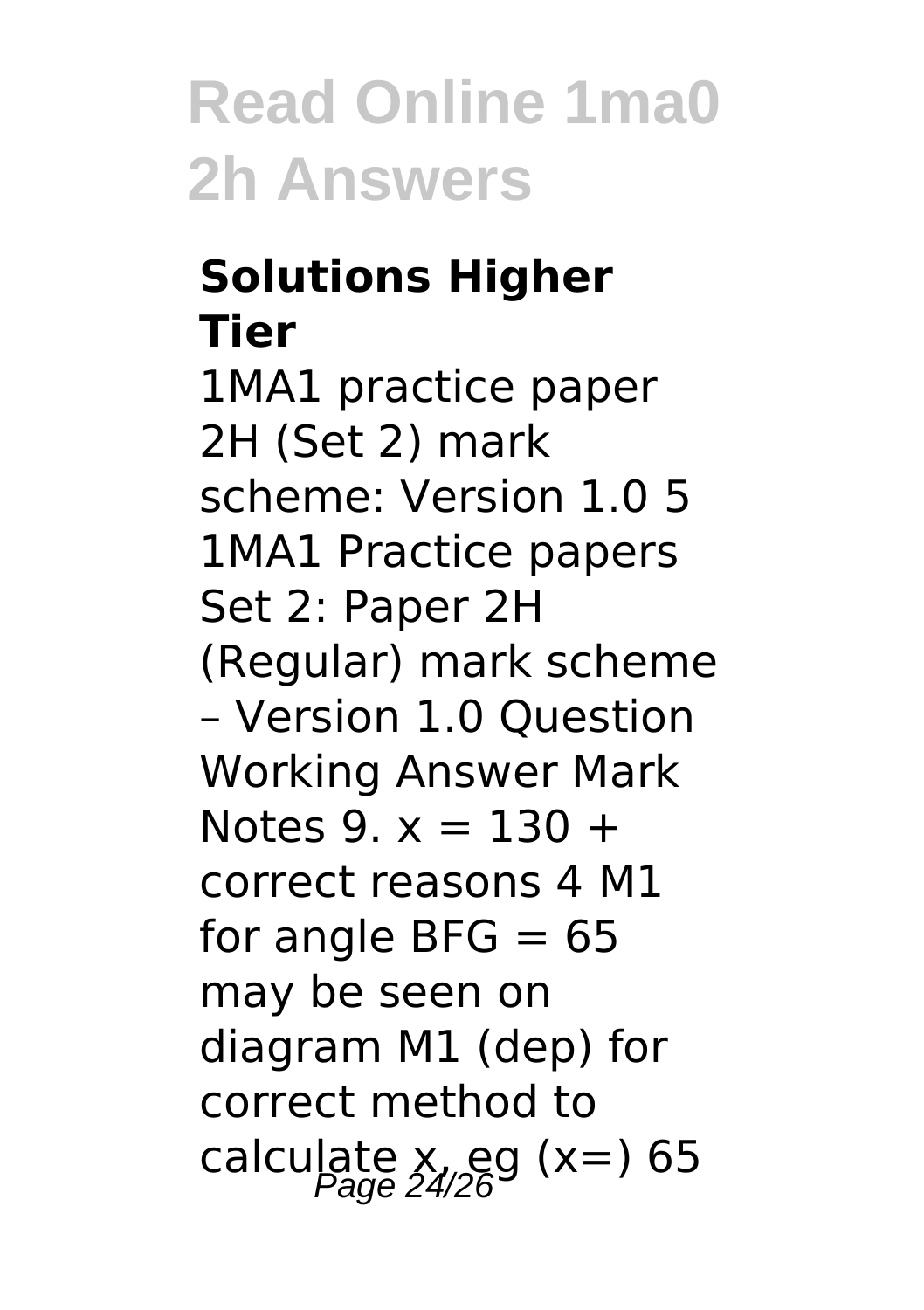+ 65

#### **05b Practice papers set 2 - Paper 2H mark scheme**

Toggle Navigation. Home; Online Maths Tuition; Maths Tuition; 11+ Tuition; Edexcel GCSE Maths June 2017

Copyright code: d41d8 cd98f00b204e9800998 ecf8427e.

Page 25/26